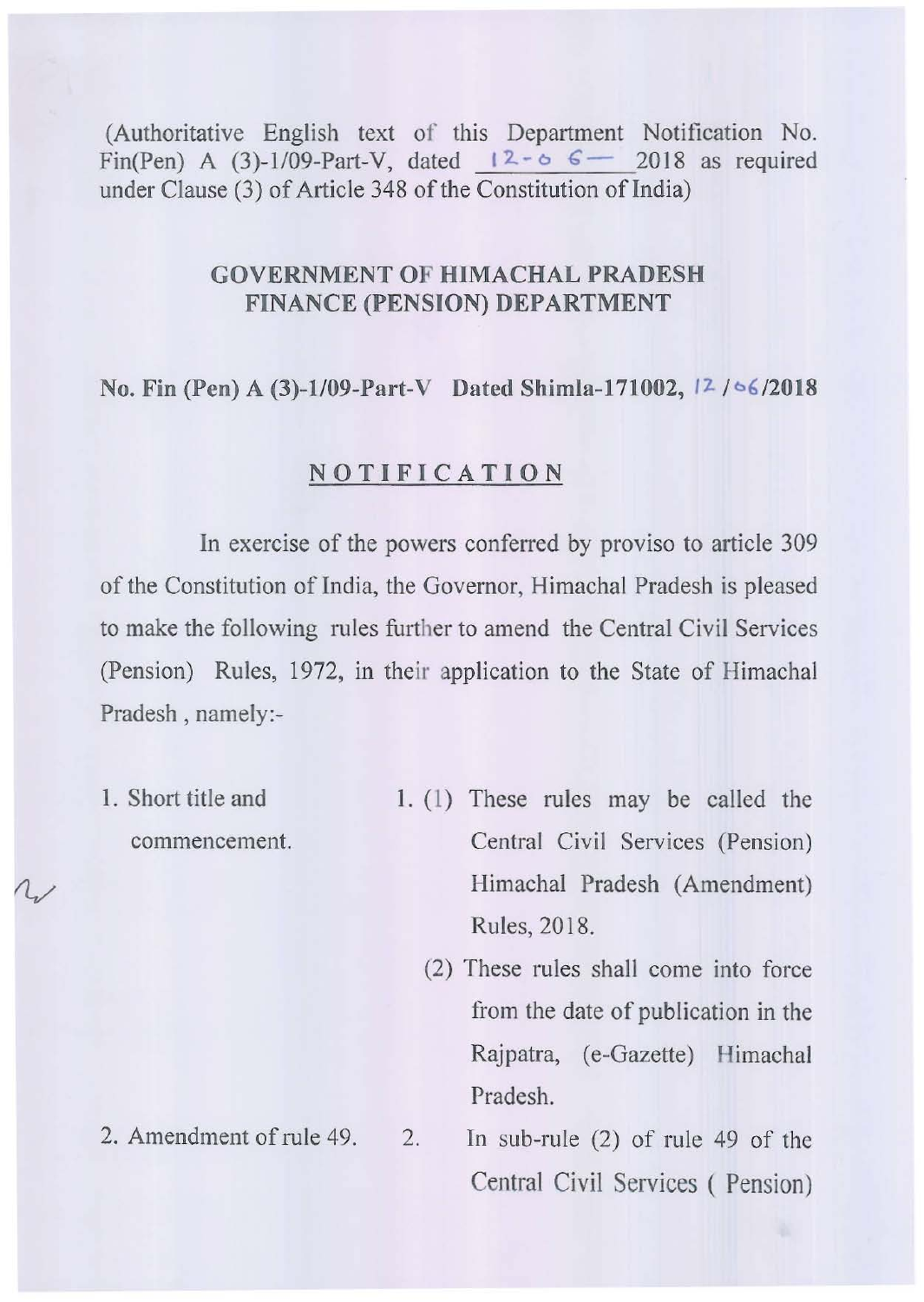Rules, 1972, in their application to the State of Himachal Pradesh, after the first proviso, the following second proviso shall be inserted, namely:-

*"Provided further that the first proviso shall not be applicable in case of Class-J[I and Class-IV Government servants retiring in accordance with the provisions of rule* 3(2) *of the Himachal Pradesh Civil Service (Premature Retirement) Rules, 1976. "* 

## By Order,

Add!. Chief Secretary (Finance) to the Government of Himachal Pradesh.

No. Fin (Pen) A (3)-1/09-Part-V Dated:  $12 / 06 / 2018$ Copy forwarded to:-

 $a$ 

- 1. All Administrative Secretaries to the Govt. of Himachal Pradesh.
- 2. The Spl. Private Secretary to the Governor, Himachal Pradesh, Shimla-2
- 3. The Senior Private Secretary to the Chief Minister, Himachal Pradesh, Shimla-2.
- 4. The Private Secretary to the Chief Secretary to the Government of Himachal Pradesh.
- 5 The Divisional Commissioner Shimla, Mandi and Kangra at Dharamshala, Himachal Pradesh.
- 6. All Heads of Departments in Himachal Pradesh.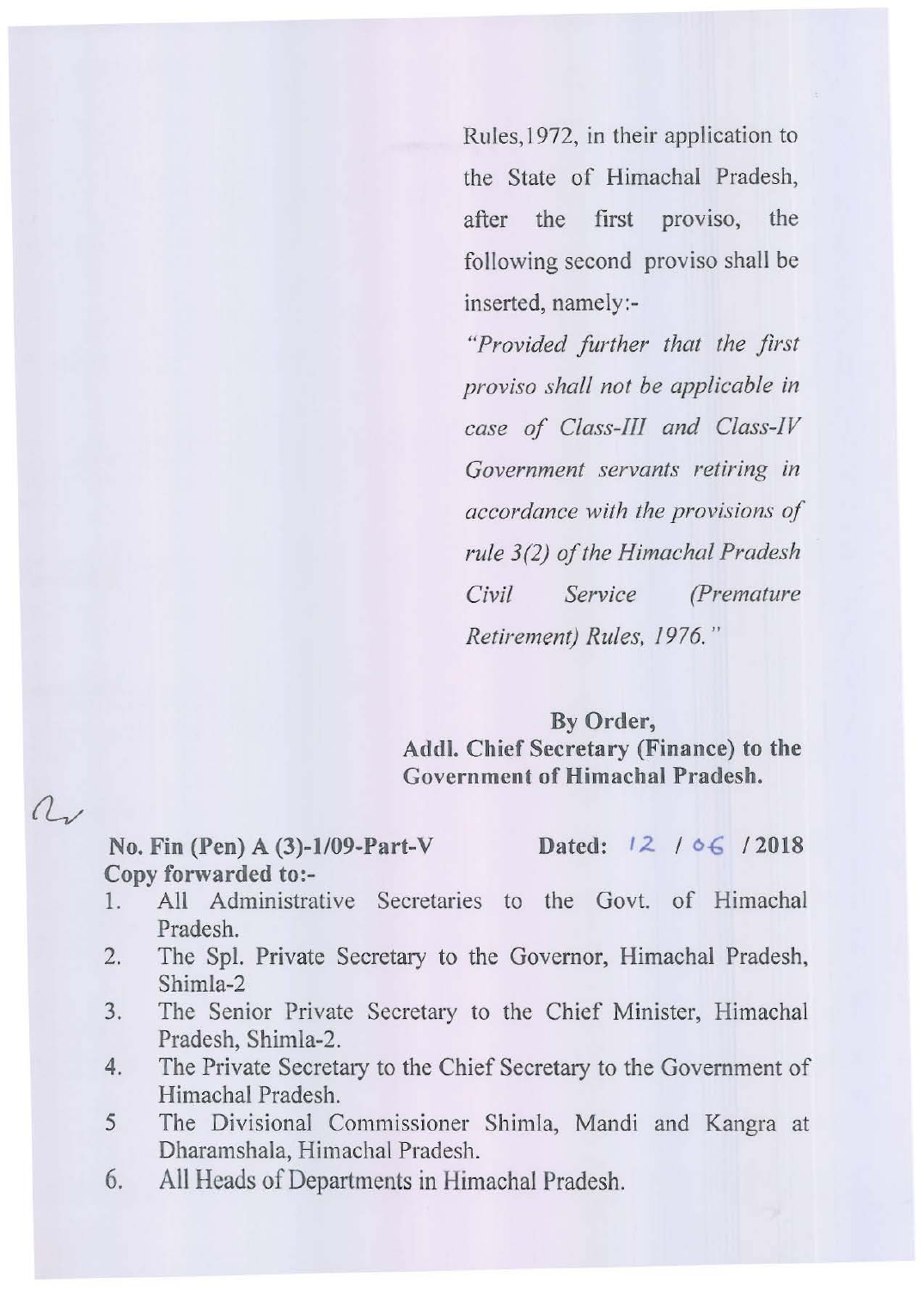- 7. The Resident Commissioner, Himachal Pradesh, Himachal Bhawan, 27-Sikandra Road, New Delhi-I 10001.
- 8. The Principal Accountant General(Audit)Himachal Pradesh, Shimla-3
- 9. The Accountant General (A&E), Himachal Pradesh Shimla-3.
- 10. The Registrar General, H.P. High Court, Shimla.
- II. All Universities / Corporations/Boards & Public Sector Undertakings.
- 12. All Deputy Commissioners in Himachal Pradesh.
- 13. All District and Session Judges in Himachal Pradesh.
- 14. All Controllers/Joint Controllers/Deputy Controllers/Asstt. Controllers/Section Officers (F&A) under the control of Treasury & Accounts Organization.
- 15. All District Treasury Officers/Treasury Officers in H.P.

Special Secretary (Finance) to the Government of Himachal Pradesh.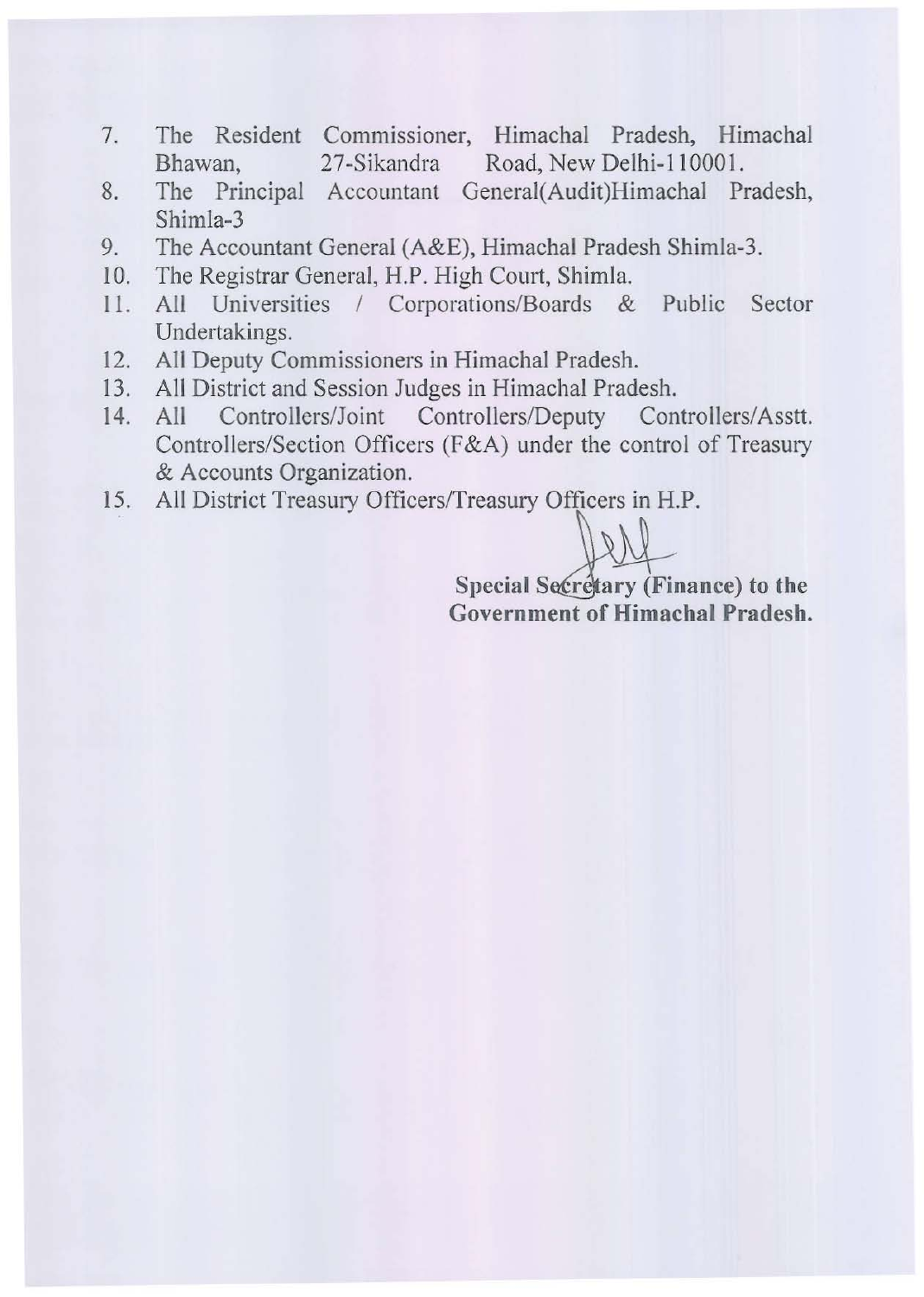### हिमाचल प्रदेश सरकार वित्त (पेन्शन) विभाग

संख्याः फिन(पेन)ए (3)-1/09 पार्ट-V तारीखः /2/06/2018

#### अधिसूचना

हिमाचल प्रदेश के राज्यपाल, भारत के संविधान के अनुच्छेद 309 के परन्तुक द्वारा प्रदत्त शक्तियों का प्रयोग करते हुए, हिमाचल प्रदेश राज्य को लागू, सेन्ट्रल सिविल सर्विसिज (पेन्शन) रूल्ज, 1972 का और संशोधन करने के लिए निम्नलिखित नियम बनाते है: अर्थात :-

संक्षिप्त नाम और प्रारम्भ  $\overline{1}$ 

- (1) इन नियमों का संक्षिप्त नाम सेन्ट्रल सिविल सर्विसिज (पेन्शन) हिमाचल प्रदेश (संशोधन) नियम,  $2018$  $\frac{2}{5}$ <sub>1</sub>
- ये नियम राजपत्र (ई-गजट),  $(2)$ हिमाचल प्रदेश में प्रकाशित किए जाने की तारीख से प्रवृत्त होंगे।

रूल 49 का संशोधन।

हिमाचल प्रदेश राज्य को लागू  $2.$ सेन्ट्रल सिविल सर्विसिज (पेन्शन) रुल्ज, 1972 के रुल 49 के सब रुल (2) के प्रथम परन्तुक के पश्चात निम्नलिखित द्वित्तीय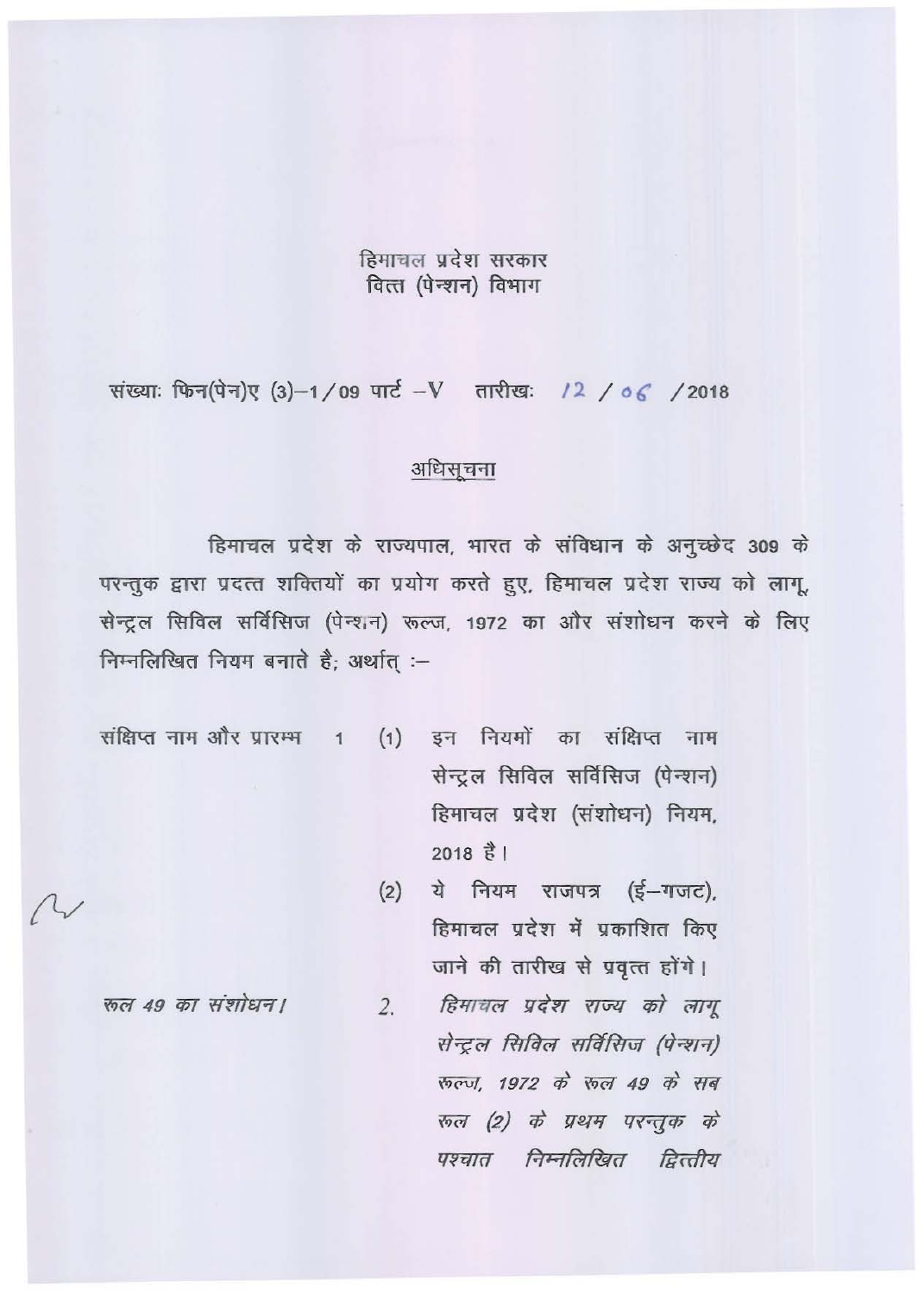परन्तुक अन्तःस्थापित किया जाएगा, अर्थात :-

"Provided further that the proviso shall not first be applicable in case of  $Class$ -III and  $Class$ -IV Government servants retiring in accordance with the provisions of rule  $3(2)$  of the Himachal Pradesh Civil Service (Premature Retirement) Rules, 1976."

> आदेश द्वारा, अतिरिक्त मुख्य सचिव (वित्त), हिमाचल प्रदेश सरकार ।

# $\Lambda$

पृष्ठांकन संख्याः फिन(पेन)ए (3)-1/09 पार्ट-V तारीख: /2/06/2018 प्रतिलिपि प्रेषित है:-

| $\mathbf{1}$    | समस्त प्रशासनिक सचिव, हिमाचल प्रदेश सरकार, शिमला—2                                                                                                                                                              |
|-----------------|-----------------------------------------------------------------------------------------------------------------------------------------------------------------------------------------------------------------|
| $\overline{2}$  | विशेष निजी सचिव, राज्यपाल हिमाचल प्रदेश, शिमला-2                                                                                                                                                                |
| $\overline{3}$  | वरिष्ठ निजी सचिव, मुख्यमन्त्री हिमाचल प्रदेश, शिमला-2                                                                                                                                                           |
| $\overline{4}$  | निजी सचिव, मुख्य सचिव, हिमाचल प्रदेश सरकार, शिमला–2                                                                                                                                                             |
| $5\phantom{.0}$ | समस्त मण्डलायुक्त, हिमाचल प्रदेश।                                                                                                                                                                               |
| $6\phantom{a}$  | समस्त विभागाध्यक्ष, हिमाचल प्रदेश ।                                                                                                                                                                             |
| $\overline{I}$  | रेजिडेंट कमिश्नर, हि0प्र0, हिमाचल भवन, 27-सिकन्दरा रोड, नई                                                                                                                                                      |
|                 | दिल्ली-110001                                                                                                                                                                                                   |
| $\sim$          | $m_{\text{max}}$ $m_{\text{max}}$ $\rightarrow m_{\text{max}}$ $\rightarrow m_{\text{max}}$ $\rightarrow m_{\text{max}}$ $\rightarrow m_{\text{max}}$ $\rightarrow m_{\text{max}}$ $\rightarrow m_{\text{max}}$ |

प्रधान, महालेखाकार (लेखा परीक्षा), हिमाचल प्रदेश, शिमला–3 8